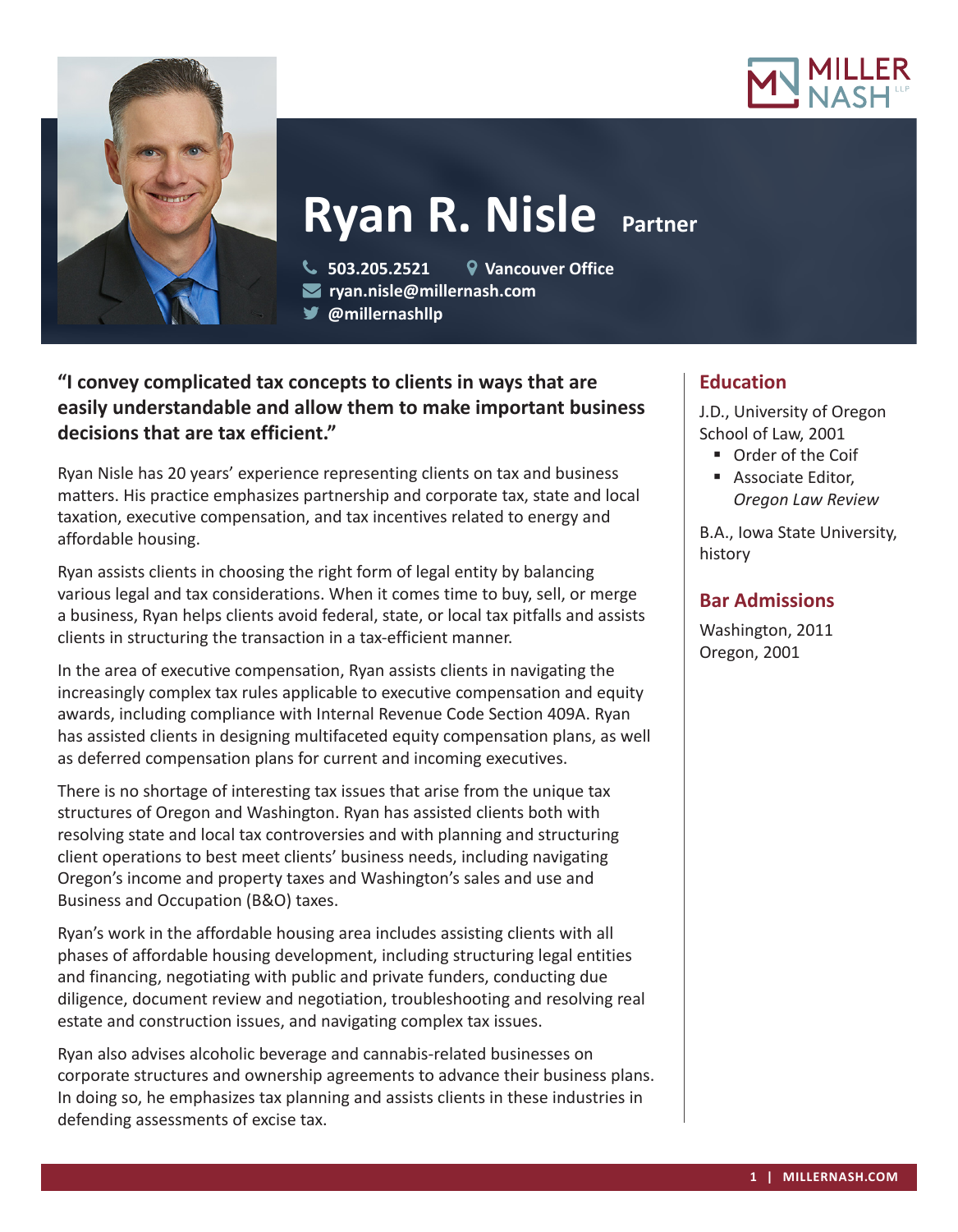

## **Professional Activities**

- Oregon State Bar, member
	- Tax Section, Executive Committee, past chair
- Washington State Bar, Member
- **American Bar Association, member**

## **Civic Activities**

- American Red Cross—Southwest Washington Region, board of directors
- **Dimes Business & Industry, Tax and Fiscal Policy Steering Committee, member**

### **Representative Experience**

#### **Affordable Housing**

- Assisted developer in acquiring and rehabilitating a rural Oregon affordable housing project that included 76 units across three separate multiunit complexes. Financing for the project included the assumption of USDA Rural Development loans, 9 percent Low-Income Housing Tax Credits, Oregon HOME, MEP, HTF, and GHAP funds, construction and bridge loans, and permanent financing subsidized by the Oregon Affordable Housing Tax Credit.
- Represented housing authority in its joint efforts with private real estate developer to finance and construct a new 69-unit apartment building intended for low-income renters ages 55 and older. Financing for the project included 4 percent Low-Income Housing Tax Credits, sponsor funds, a construction loan, and municipal grant.
- Assisted nonprofit developer in rehabilitating a historic building and converting it into affordable housing. Advised with respect to structuring the multiple sources of financing. Assisted in negotiations regarding and documentation of bank financing and investment by equity investor.
- Assisted nonprofit developer in developing a multiuse project including commercial space and more than 50 units of affordable senior housing. Advised on structuring the ownership entity and financing. Assisted in negotiation and documentation of equity investment by low-income housing tax-credit investor.
- Assisted for-profit client in developing suburban transit-oriented affordable housing complex. Gave advice with respect to structuring the multiple sources of state and local financing. Assisted in negotiations regarding and documentation of bank financing and investment by equity investor.

#### **Mergers & Acquisitions**

- Assisted publicly traded client with acquisition of a privately held company by merger, including tax-related diligence, negotiating employment and severance agreements, and issuing tax opinions.
- Assisted client in acquisition by a private equity firm. Work included assisting client in an F Reorganization, evaluating state and local tax consequences of transaction, negotiating tax-related provisions of transaction documents, and evaluating grants of carried interests to owners.
- Assisted client in acquiring existing energy distribution operations from multiple sellers. This work included negotiating asset purchase agreements, leases, and financing documents, reviewing due diligence, and troubleshooting deal-threatening legal issues.
- Represented Craft Brew Alliance, Inc., in the acquisition of privately held Kona Brewing Company in exchange for a combination of cash and restricted shares valued at \$14 million.
- Represented privately held Energy Connect, Inc., in its acquisition by Microfield Group, Inc., in exchange for restricted shares, common stock purchase warrants, and employee options with a total value in excess of \$100 million.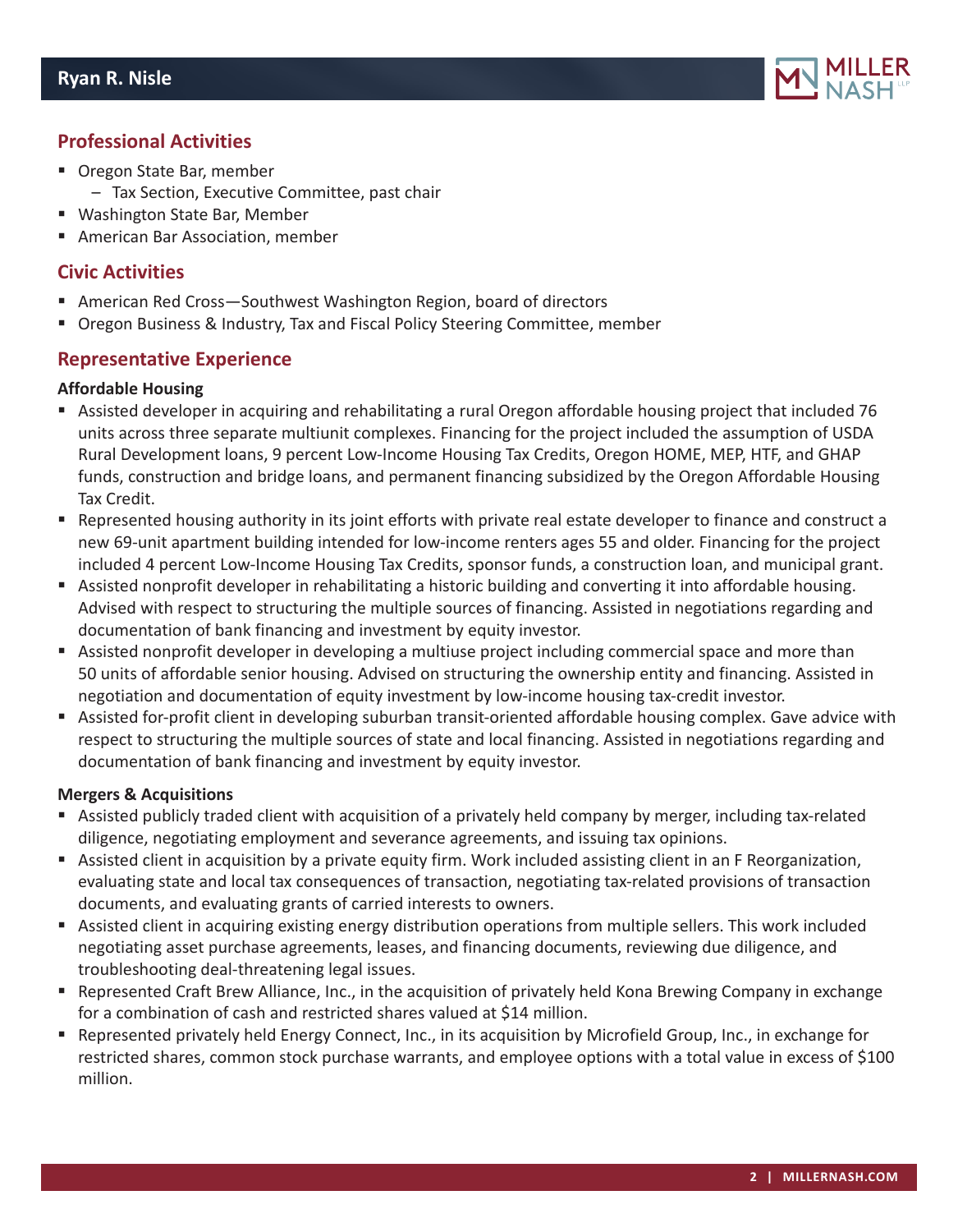## **Ryan R. Nisle**

- **•** Represented privately held Widmer Brothers Brewing Company in a merger with Redhook Ale Brewery, Incorporated, in which Widmer shareholders received SEC-registered stock valued at \$50 million.
- Assisted West Coast Bancorp in acquiring a community bank valued at \$25 million in exchange for a combination of cash and SEC-registered stock.

#### **Executive Compensation**

- **Prepared omnibus stock plan and award agreements for publicly traded client.**
- Assisted client in issuing restricted stock to key employees, including a recapitalization and buyout of some current shareholders.
- **Prepared and negotiated documents related to the granting of ownership interests in several real estate** projects to a key employee.
- Assisted client in updating nonqualified deferred compensation plan to comply with the limitations of nonqualified deferred compensation under Sections 457 and 409A of the Internal Revenue Code.
- Assisted client in developing an equity incentive plan for its employees. The plan provides for the possibility of many types of awards, including incentive stock options, nonqualified stock options, stock appreciation rights, restricted stock, stock units, and performance awards.
- Assisted client in designing, negotiating, and drafting a complex compensation agreement for an incoming senior executive, taking into account federal limitations on nonqualified deferred compensation.

#### **Business Structure & Taxation**

- Provided tax and business support in a complex trust litigation matter involving a Subchapter S corporation.
- Assisted client with structuring and setting up a holding company to own and manage energy distribution operations across multiple states. This work included negotiating a complex limited liability company operating agreement and intercompany loan and management agreements.
- Assisted client with becoming compliant with its B&O tax obligations and with negotiating payment of back taxes.
- Successfully represented multistate client before multiple levels of state courts in an appeal of a state corporate income tax assessment. Case involved complex issues related to apportionment of income, administrative procedure, statutory and regulatory interpretation, and constitutional limits on state taxation.
- Reviewed fund documents for foundation client's investments in multiple private equity funds.
- **Prepared and negotiated documents required to organize private investment partnership in multi-property** portfolio.
- Reviewed documents related to client's investment in venture capital fund to evaluate legal risks. Negotiated side letter protecting client's interests.

#### **International Taxation**

Advised client with business and tax planning for the commencement of operations outside the United States.

#### **Tax Incentives**

- Advised alternative energy client with respect to the use of state and federal tax incentives related to the development of an alternative energy project. Issues included ownership structure, conversion of incentives to equity, related tax concerns, and application for incentives.
- Assisted client with development of multimillion-dollar project funded in part with New Markets Tax Credits.

#### **Property Tax**

- Successfully represented nonprofit client in an appeal of the denial of its property tax exemption.
- Represented clients in all levels of property tax valuation appeals, including before the board of property tax appeals and the magistrate and regular divisions of the Oregon tax court.